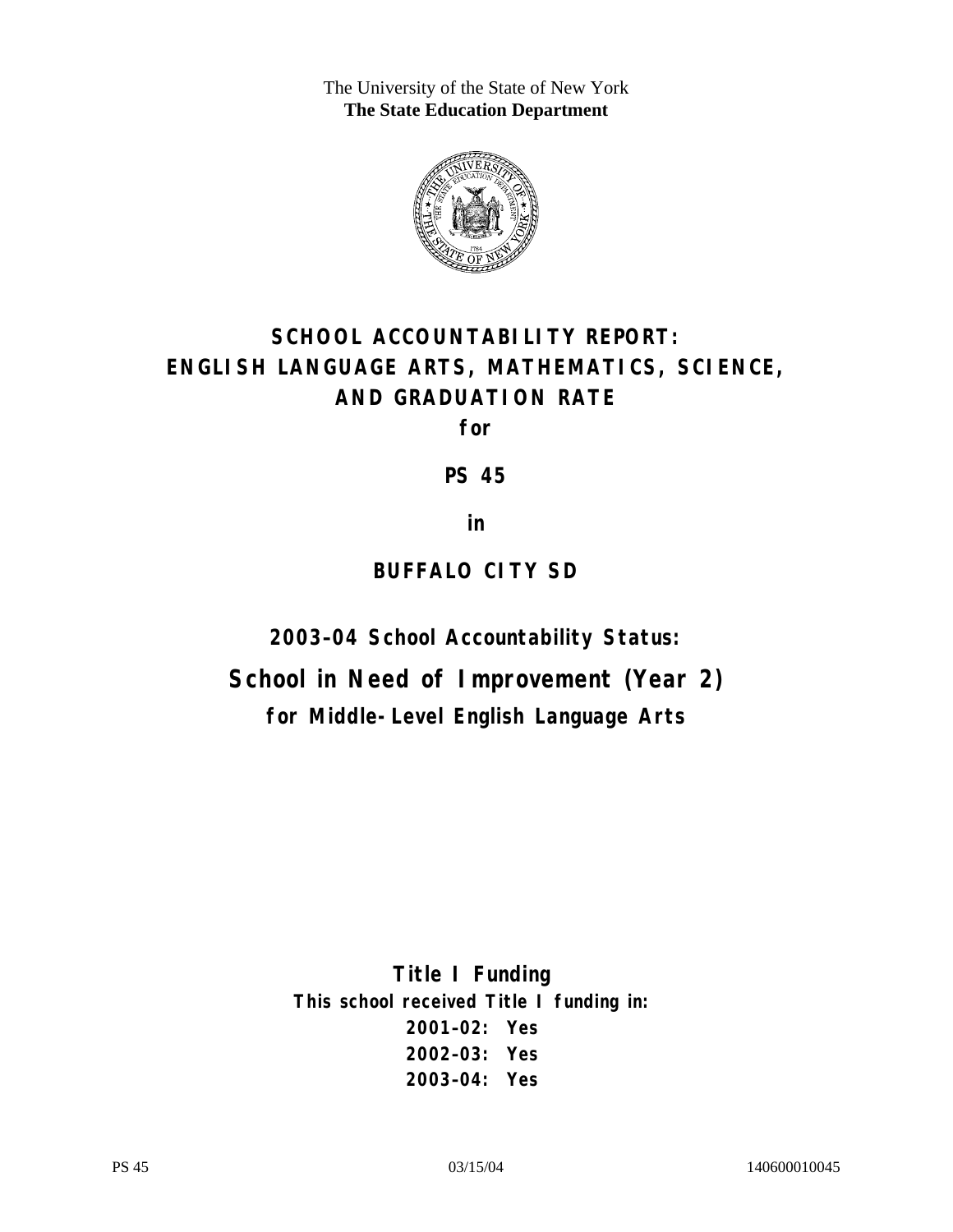### **District/School Accountability Status Categories**

The list below defines the district or school status categories under New York State's district and school accountability system, which is divided into a Federal Title I component and a State component. A district or school that does not receive Title I funding in a school year does not have a federal status in that year. Schools receiving Title I funds that are not in good standing must provide school choice for their students; those in need of improvement year 2 and beyond must also provide Supplemental Education Services to eligible students. Other consequences for districts and schools not in good standing can be found at: www.emsc.nysed.gov/deputy/nclb/accountability/siinfo.htm. To be removed from any improvement status, a district or school must make Adequate Yearly Progress (AYP) for two consecutive years, or in the case of a School Under Registration Review, achieve the performance targets established for the school by the Commissioner.

**District/School in Good Standing:** A district or school is considered to be in good standing if it has not been identified as a District or School in Need of Improvement, Requiring Corrective Action, Planning for Restructuring, or Requiring Academic Progress, or as a School Under Registration Review.

**District/School Requiring Academic Progress:** Under the State component of New York's accountability system, a district or school that did not make AYP in the same grade and subject for two consecutive years is considered a School Requiring Academic Progress (Year 1) the following year. In each succeeding year that the school fails to make AYP, the year designation is incremented by one.

**District/School in Need of Improvement (Year 1):** A district or school that has not made AYP for two consecutive years in the same grade or subject while receiving Title I funds is considered a District/School in Need of Improvement (Year 1) the following year.

**District/School in Need of Improvement (Year 2):** A District or School in Need of Improvement (Year 1) that does not make AYP in the grade or subject for which it was identified while receiving Title I funds is considered a District or School in Need of Improvement (Year 2) the following year.

**District/School Requiring Corrective Action:** A District or School in Need of Improvement (Year 2) that does not make AYP in the grade or subject for which it was identified while receiving Title I funds is considered a District or School Requiring Corrective Action the following year.

**District/School Planning for Restructuring:** A District or School Requiring Corrective Action that does not make AYP in the grade or subject for which it was identified while receiving Title I funds is considered a District or School Planning for Restructuring the following year.

**School Under Registration Review (SURR):** Schools that are farthest from the State standard and have been determined by the Commissioner to be most in need of improvement are Schools Under Registration Review. These schools must achieve performance targets specified by the Commissioner of Education in their area(s) of identification within a prescribed timeframe or risk having their registration revoked by the Board of Regents.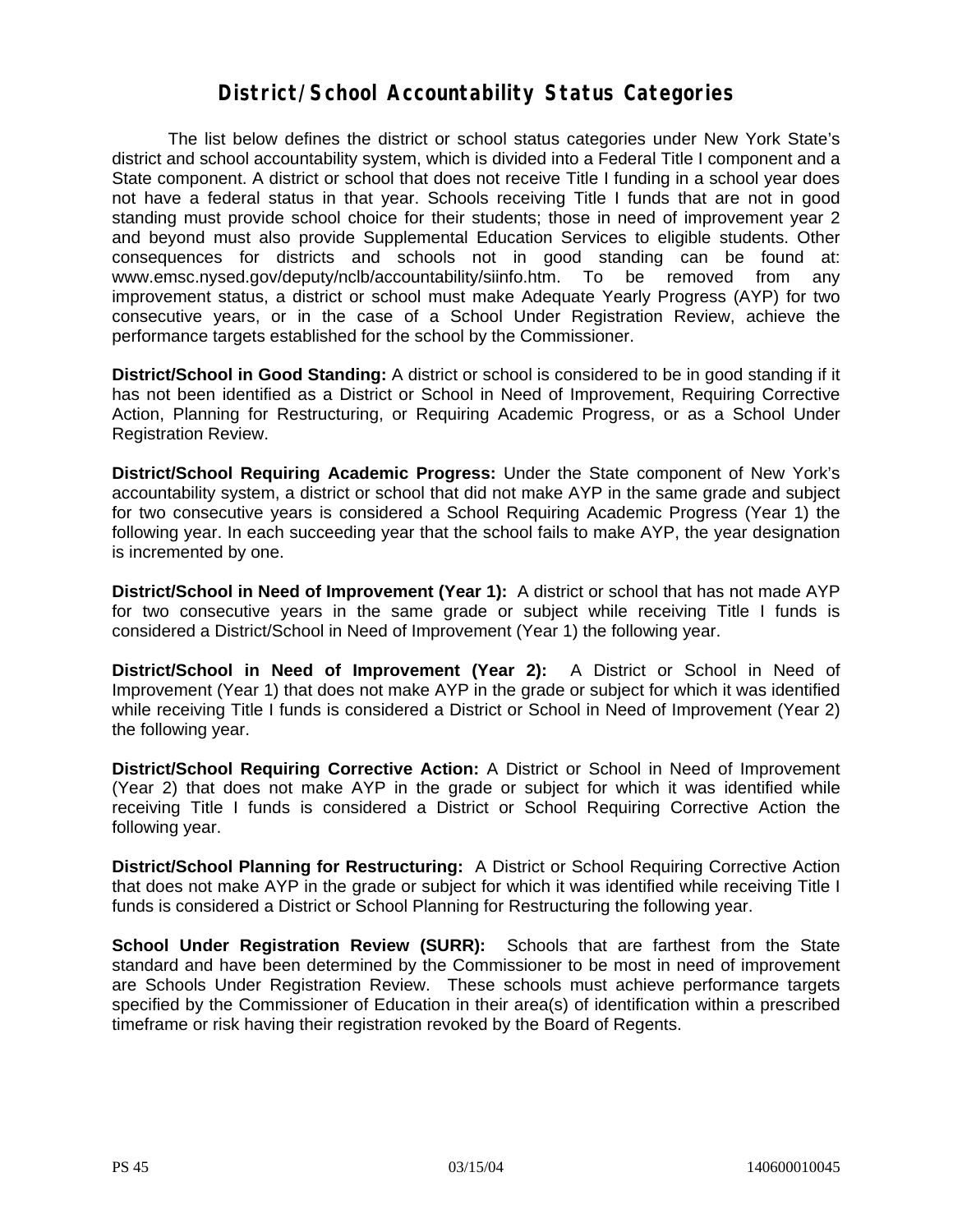## **Elementary-Level English Language Arts**

Definitions of terms, such as Performance Index and Effective Annual Measurable Objective (AMO), are in the glossary, which is the last page of this report.

**For a school to make Adequate Yearly Progress (AYP) in 2002–03, every accountability group must make AYP.** 

**For an accountability group to make AYP in 2002–03, it must** 

- 1. meet the 95 percent participation requirement (*2002–03 Participation*), *and*
- 2. *either* meet its Effective AMO *or* make safe harbor (*2002–03 Performance* and *Standards*).

To meet the participation requirement, 95 percent of the grade 4 enrollment in each accountability group with 40 or more students must

be tested. To meet the Effective AMO, the Performance Index for each group with 30 or more continuously enrolled students must equal or exceed the Effective AMO. To make safe harbor, the Performance Index of each of these groups must equal or exceed its ELA safe harbor target *and* the group must meet the elementary-level science qualification for safe harbor. (See the elementary-level science page of this report for further information on meeting the science qualification for safe harbor.)

*ELA Safe Harbor Targets:* The elementary-level 2002–03 ELA Safe Harbor Target is calculated by using the following equation: 2001–02 PI + (200 – the 2001–02 PI) <sup>×</sup> 0.10. The 2003–04 ELA Safe Harbor Target is calculated by using the following equation: 2002–03 PI + (200 – the 2002–03 PI)  $\times$  0.10. The 2003–04 target is provided for groups whose PI was below the Effective AMO in 2002–03.

|                                   |                       | 2002-03 Participation              | 2002-03 Performance*<br>2002-03 Standards               |                      |                  |                                     | 2003-04                                                   |                                                              |                                                   |
|-----------------------------------|-----------------------|------------------------------------|---------------------------------------------------------|----------------------|------------------|-------------------------------------|-----------------------------------------------------------|--------------------------------------------------------------|---------------------------------------------------|
| <b>Accountability Group</b>       | Grade 4<br>Enrollment | Percent of<br>Enrollment<br>Tested | Count of<br>Continuously<br>Enrolled<br><b>Students</b> | Performance<br>Index | Effective<br>AMO | <b>ELA Safe</b><br>Harbor<br>Target | Met the<br>Science<br>Qualification<br>for Safe<br>Harbor | <b>Made</b><br><b>AYP</b> in<br><b>ELA</b> in<br>$2002 - 03$ | <b>ELA Safe</b><br><b>Harbor</b><br><b>Target</b> |
| All Students                      | 121                   | 94%                                | 111                                                     | 119                  | 113              |                                     |                                                           | <b>No</b>                                                    |                                                   |
| <b>Students with Disabilities</b> | 31                    |                                    | 24                                                      |                      |                  |                                     |                                                           |                                                              |                                                   |
| American Indian/Alaskan Native    | 2                     |                                    | 2                                                       |                      |                  |                                     |                                                           |                                                              |                                                   |
| <b>Black</b>                      | 35                    |                                    | 30                                                      | 100                  | 106              | 106                                 | $***$                                                     | <b>No</b>                                                    | 110                                               |
| Hispanic                          | 24                    |                                    | 23                                                      |                      |                  |                                     |                                                           |                                                              |                                                   |
| Asian or Pacific Islander         | 24                    |                                    | 24                                                      |                      |                  |                                     |                                                           |                                                              |                                                   |
| White                             | 36                    |                                    | 32                                                      | 119                  | 106              |                                     |                                                           | <b>Yes</b>                                                   |                                                   |
| <b>Limited English Proficient</b> | 48                    | 100%                               | 47                                                      | 111                  | 109              |                                     |                                                           | <b>Yes</b>                                                   |                                                   |
| Economically Disadvantaged        | 101                   | 95%                                | 96                                                      | 118                  | 113              |                                     |                                                           | <b>Yes</b>                                                   |                                                   |
| <b>Final AYP Determination</b>    |                       |                                    |                                                         |                      |                  |                                     |                                                           | <b>No</b>                                                    |                                                   |

\*For schools with fewer than 30 continuously enrolled tested students in 2002–03, data for 2001–02 and 2002–03 were combined to determine counts and PIs.

\*\*Groups with a "\*\*" are not required to meet the science qualification for safe harbor to make safe harbor in English and mathematics because fewer than 30 students in the group were administered the science test.

**State accountability status in elementary-level English language arts: School Requiring Academic Progress Year 1** 

Title I accountability status in elementary-level English language arts: School In Need of Improvement Year 1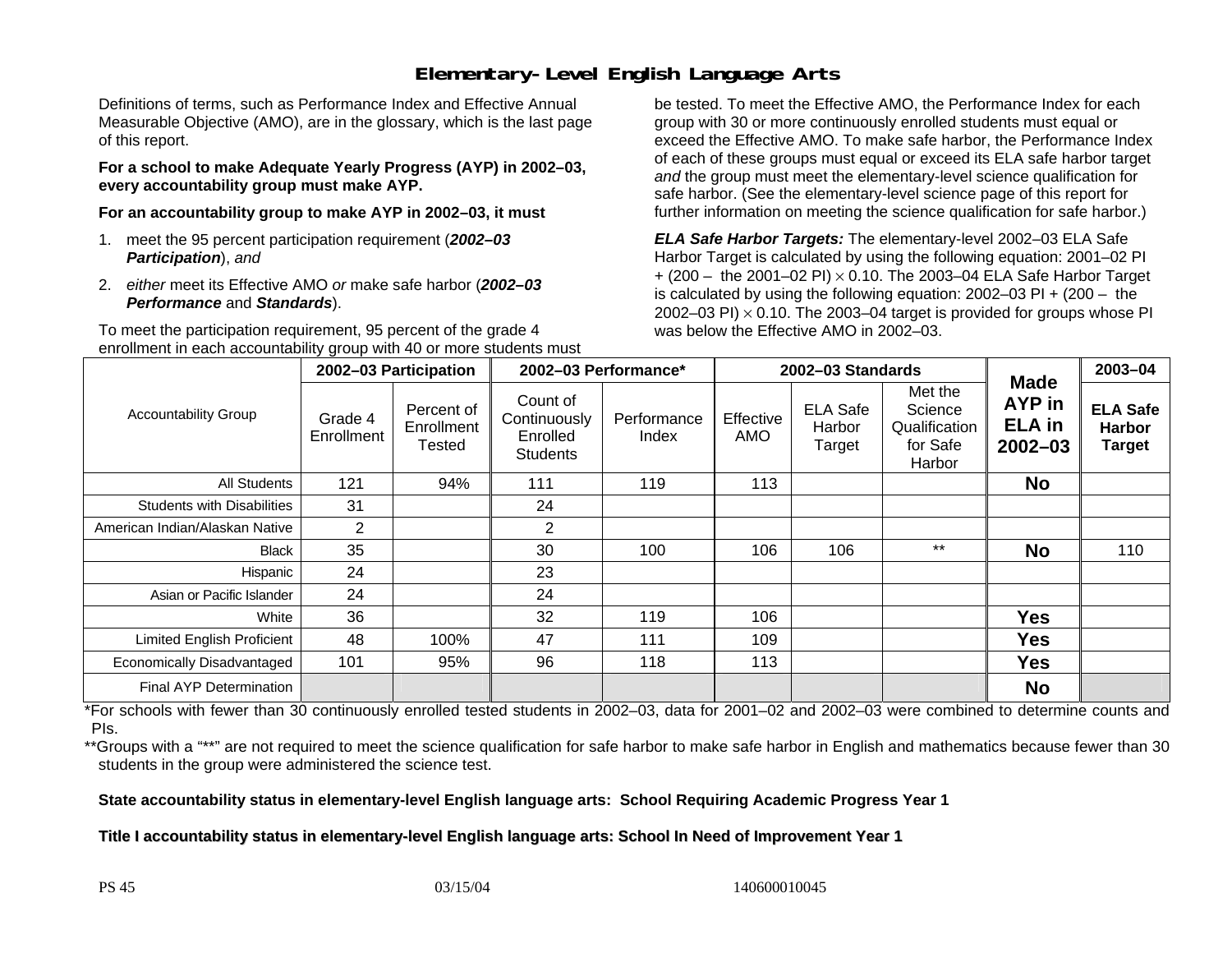## **Elementary-Level Mathematics**

Definitions of terms, such as Performance Index and Effective Annual Measurable Objective (AMO), are in the glossary, which is the last page of this report.

**For a school to make Adequate Yearly Progress (AYP) in 2002–03, every accountability group must make AYP.** 

**For an accountability group to make AYP in 2002–03, it must** 

- 1. meet the 95 percent participation requirement (*2002–03 Participation*), *and*
- 2. *either* meet its Effective AMO *or* make safe harbor (*2002–03 Performance* and *Standards*).

To meet the participation requirement, 95 percent of the grade 4 enrollment in each accountability group with 40 or more students must

be tested. To meet the Effective AMO, the Performance Index for each group with 30 or more continuously enrolled students must equal or exceed the Effective AMO. To make safe harbor, the Performance Index of each of these groups must equal or exceed its math safe harbor target *and* the group must meet the elementary-level science qualification for safe harbor. (See the elementary-level science page of this report for further information on meeting the science qualification for safe harbor.)

*Math Safe Harbor Targets:* The elementary-level 2002–03 Math Safe Harbor Target is calculated by using the following equation: 2001–02 PI + (200 – the 2001–02 PI) × 0.10. The 2003–04 Math Safe Harbor Target is calculated by using the following equation: 2002–03 PI + (200  $-$  the 2002–03 PI)  $\times$  0.10. The 2003–04 target is provided for groups whose PI was below the Effective AMO in 2002–03.

|                                   | 2002-03 Participation |                                    | 2002-03 Performance*                                    |                      |                         | 2002-03 Standards             |                                                           | 2003-04                                                       |                                                    |
|-----------------------------------|-----------------------|------------------------------------|---------------------------------------------------------|----------------------|-------------------------|-------------------------------|-----------------------------------------------------------|---------------------------------------------------------------|----------------------------------------------------|
| <b>Accountability Group</b>       | Grade 4<br>Enrollment | Percent of<br>Enrollment<br>Tested | Count of<br>Continuously<br>Enrolled<br><b>Students</b> | Performance<br>Index | Effective<br><b>AMO</b> | Math Safe<br>Harbor<br>Target | Met the<br>Science<br>Qualification<br>for Safe<br>Harbor | <b>Made</b><br><b>AYP</b> in<br><b>Math in</b><br>$2002 - 03$ | <b>Math Safe</b><br><b>Harbor</b><br><b>Target</b> |
| All Students                      | 121                   | 93%                                | 108                                                     | 146                  | 126                     |                               |                                                           | <b>No</b>                                                     |                                                    |
| <b>Students with Disabilities</b> | 31                    |                                    | 23                                                      |                      |                         |                               |                                                           |                                                               |                                                    |
| American Indian/Alaskan Native    | 2                     |                                    | $\overline{2}$                                          |                      |                         |                               |                                                           |                                                               |                                                    |
| <b>Black</b>                      | 36                    |                                    | 28                                                      |                      |                         |                               |                                                           |                                                               |                                                    |
| Hispanic                          | 23                    |                                    | 21                                                      |                      |                         |                               |                                                           |                                                               |                                                    |
| Asian or Pacific Islander         | 24                    |                                    | 24                                                      |                      |                         |                               |                                                           |                                                               |                                                    |
| White                             | 36                    |                                    | 33                                                      | 121                  | 119                     |                               |                                                           | <b>Yes</b>                                                    |                                                    |
| <b>Limited English Proficient</b> | 48                    | 98%                                | 46                                                      | 126                  | 122                     |                               |                                                           | <b>Yes</b>                                                    |                                                    |
| Economically Disadvantaged        | 101                   | 94%                                | 94                                                      | 147                  | 126                     |                               |                                                           | <b>No</b>                                                     |                                                    |
| <b>Final AYP Determination</b>    |                       |                                    |                                                         |                      |                         |                               |                                                           | <b>No</b>                                                     |                                                    |

\*For schools with fewer than 30 continuously enrolled tested students in 2002–03, data for 2001–02 and 2002–03 were combined to determine counts and PIs. \*\*Groups with a "\*\*" are not required to meet the science qualification for safe harbor to make safe harbor in English and mathematics because fewer than 30 students in the group were administered the science test.

**State accountability status in elementary-level mathematics: School in Good Standing** 

Title I accountability status in elementary-level mathematics: School in Good Standing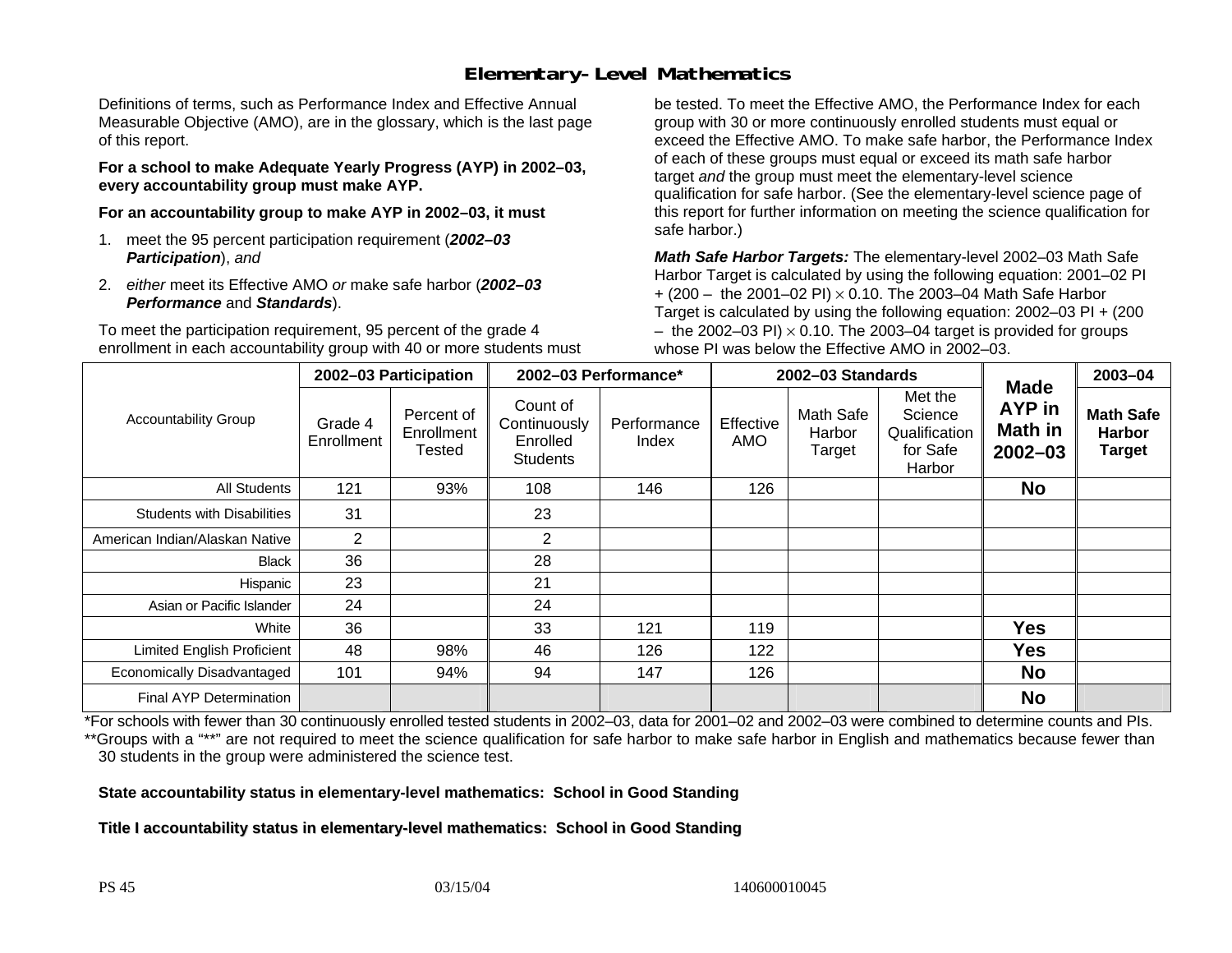### **Elementary-Level Science**

Definitions of terms, such as Progress Target and Adequate Yearly Progress (AYP), are in the glossary, which is the last page of this report.

*Made AYP in Science in 2002–03:* For a school to make AYP in science, the Percent At or Above SDL for the "All Students" group must equal or exceed the State Science Standard or the Science Progress Target.

**State Designated Level (SDL):** The score that students taking the elementary-level science test must equal or exceed on the written portion of the test to meet the State Science Standard.

*Qualification for Safe Harbor in Elementary-Level ELA and Math:* For an accountability group to be considered Qualified for Safe Harbor in Elementary-Level ELA and Math, the Percent At or Above SDL must equal or exceed the State Science Standard or the Science Progress Target in elementary-level science for that group. Groups with fewer than 30 students tested in elementary-level science are not subject to this qualification criterion.

*Science Progress Targets:* The elementary-level 2002–03 Science Progress Target is calculated by adding one point to the 2001–02 Percent At or Above SDL. The 2003–04 Science Progress Target is calculated by multiplying the 2002–03 Percent At or Above SDL by two and then adding one point. The 2003–04 target is provided for groups whose Percent At or Above SDL was below the State Science Standard in 2002–03.

|                                   |                                                         | 2002-03 Performance*       | 2002-03 Standards            |                               |                                             | $2002 - 03$                                                             | $2003 - 04$                   |
|-----------------------------------|---------------------------------------------------------|----------------------------|------------------------------|-------------------------------|---------------------------------------------|-------------------------------------------------------------------------|-------------------------------|
| <b>Accountability Group</b>       | Count of<br>Continuously<br>Enrolled<br><b>Students</b> | Percent At or<br>Above SDL | State<br>Science<br>Standard | Science<br>Progress<br>Target | <b>Made AYP</b><br>in Science<br>in 2002-03 | Qualified for<br>Safe Harbor in<br>Elementary-<br>Level ELA and<br>Math | Science<br>Progress<br>Target |
| <b>All Students</b>               | 105                                                     | 49                         | 40                           |                               | <b>Yes</b>                                  | Yes                                                                     |                               |
| <b>Students with Disabilities</b> | 22                                                      |                            |                              |                               |                                             |                                                                         |                               |
| American Indian/Alaskan Native    | $\overline{2}$                                          |                            |                              |                               |                                             |                                                                         |                               |
| <b>Black</b>                      | 27                                                      |                            |                              |                               |                                             |                                                                         |                               |
| Hispanic                          | 20                                                      |                            |                              |                               |                                             |                                                                         |                               |
| Asian or Pacific Islander         | 24                                                      |                            |                              |                               |                                             |                                                                         |                               |
| White                             | 32                                                      | 31                         | 40                           | 40                            |                                             | No                                                                      | 63                            |
| Limited English Proficient        | 46                                                      | 24                         | 40                           | 1                             |                                             | Yes                                                                     | 49                            |
| Economically Disadvantaged        | 92                                                      | 47                         | 40                           |                               |                                             | <b>Yes</b>                                                              |                               |
| Final AYP Determination           |                                                         |                            |                              |                               | <b>Yes</b>                                  |                                                                         |                               |

\*For schools with fewer than 30 continuously enrolled students in 2002–03, data for 2001–02 and 2002–03 were combined to determine counts and percents at or above SDL.

#### **State accountability status in elementary-level science: School in Good Standing**

#### Title I accountability status in elementary-level science: School in Good Standing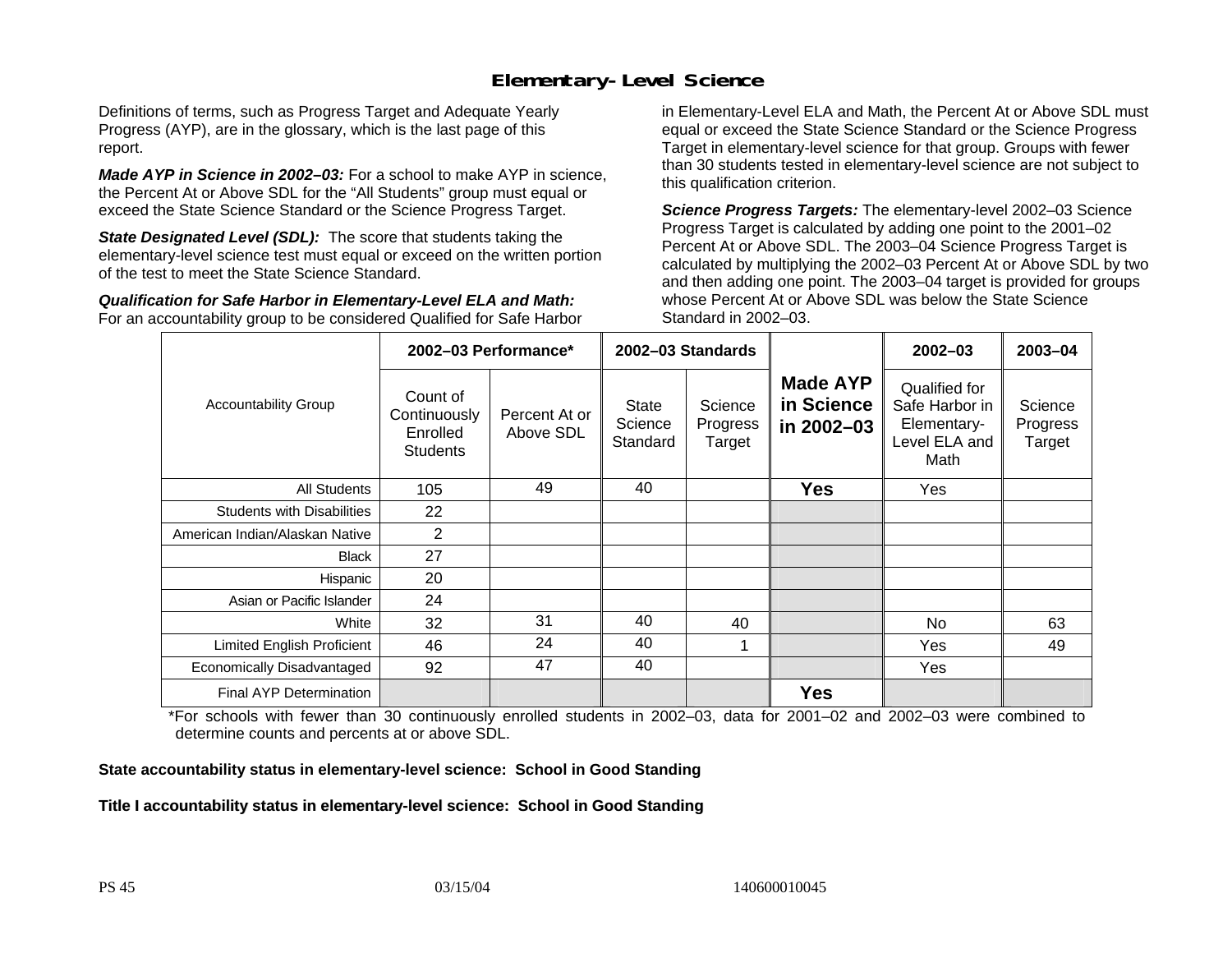### **Middle-Level English Language Arts**

Definitions of terms, such as Performance Index and Effective Annual Measurable Objective (AMO), are in the glossary, which is the last page of this report.

**For a school to make Adequate Yearly Progress (AYP) in 2002–03, every accountability group must make AYP.** 

**For an accountability group to make AYP in 2002–03, it must** 

- 1. meet the 95 percent participation requirement (*2002–03 Participation*), *and*
- 2. *either* meet its Effective AMO *or* make safe harbor (*2002–03 Performance* and *Standards*).

To meet the participation requirement, 95 percent of the grade 8 enrollment in each accountability group with 40 or more students must

be tested. To meet the Effective AMO, the Performance Index for each group with 30 or more continuously enrolled students must equal or exceed the Effective AMO. To make safe harbor, the Performance Index of each of these groups must equal or exceed its ELA safe harbor target *and* the group must meet the middle-level science qualification for safe harbor. (See the middle-level science page of this report for further information on meeting the science qualification for safe harbor.)

*ELA Safe Harbor Targets:* The middle-level *2002–03* ELA Safe Harbor Target is calculated by using the following equation: 2001–02 PI + (200  $-$  the 2001–02 PI)  $\times$  0.10. The 2003–04 ELA Safe Harbor Target is  $\,$ calculated by using the following equation:  $2002-03$  PI +  $(200 -$  the 2002–03 PI)  $\times$  0.10. The 2003–04 target is provided for groups whose PI was below the Effective AMO in 2002–03.

|                                   | 2002-03 Participation |                                    | 2002-03 Performance*                                    |                      |                  | 2002-03 Standards                   |                                                           | 2003-04                                               |                                                   |
|-----------------------------------|-----------------------|------------------------------------|---------------------------------------------------------|----------------------|------------------|-------------------------------------|-----------------------------------------------------------|-------------------------------------------------------|---------------------------------------------------|
| <b>Accountability Group</b>       | Grade 8<br>Enrollment | Percent of<br>Enrollment<br>Tested | Count of<br>Continuously<br>Enrolled<br><b>Students</b> | Performance<br>Index | Effective<br>AMO | <b>ELA Safe</b><br>Harbor<br>Target | Met the<br>Science<br>Qualification<br>for Safe<br>Harbor | <b>Made</b><br>AYP in<br><b>ELA</b> in<br>$2002 - 03$ | <b>ELA Safe</b><br><b>Harbor</b><br><b>Target</b> |
| <b>All Students</b>               | 102                   | 99%                                | 100                                                     | 121                  | 97               |                                     |                                                           | <b>Yes</b>                                            |                                                   |
| <b>Students with Disabilities</b> | 13                    |                                    | 12                                                      |                      |                  |                                     |                                                           |                                                       |                                                   |
| American Indian/Alaskan Native    | $\overline{2}$        |                                    |                                                         |                      |                  |                                     |                                                           |                                                       |                                                   |
| <b>Black</b>                      | 32                    |                                    | 32                                                      | 122                  | 90               |                                     |                                                           | <b>Yes</b>                                            |                                                   |
| Hispanic                          | 12                    |                                    | 12                                                      |                      |                  |                                     |                                                           |                                                       |                                                   |
| Asian or Pacific Islander         | 20                    |                                    | 20                                                      |                      |                  |                                     |                                                           |                                                       |                                                   |
| White                             | 36                    |                                    | 35                                                      | 126                  | 91               |                                     |                                                           | <b>Yes</b>                                            |                                                   |
| <b>Limited English Proficient</b> | 30                    |                                    | 30                                                      | 123                  | 90               |                                     |                                                           | <b>Yes</b>                                            |                                                   |
| Economically Disadvantaged        | 80                    | 100%                               | 80                                                      | 116                  | 96               |                                     |                                                           | <b>Yes</b>                                            |                                                   |
| <b>Final AYP Determination</b>    |                       |                                    |                                                         |                      |                  |                                     |                                                           | <b>Yes</b>                                            |                                                   |

\*For schools with fewer than 30 continuously enrolled tested students in 2002–03, data for 2001–02 and 2002–03 were combined to determine counts and PIs.

\*\*Groups with a "\*\*" are not required to meet the science qualification for safe harbor to make safe harbor in English and mathematics because fewer than 30 students in the group were administered the science test.

**State accountability status in middle-level English language arts: School Requiring Academic Progress Year 2** 

Title I accountability status in middle-level English language arts: School In Need of Improvement Year 2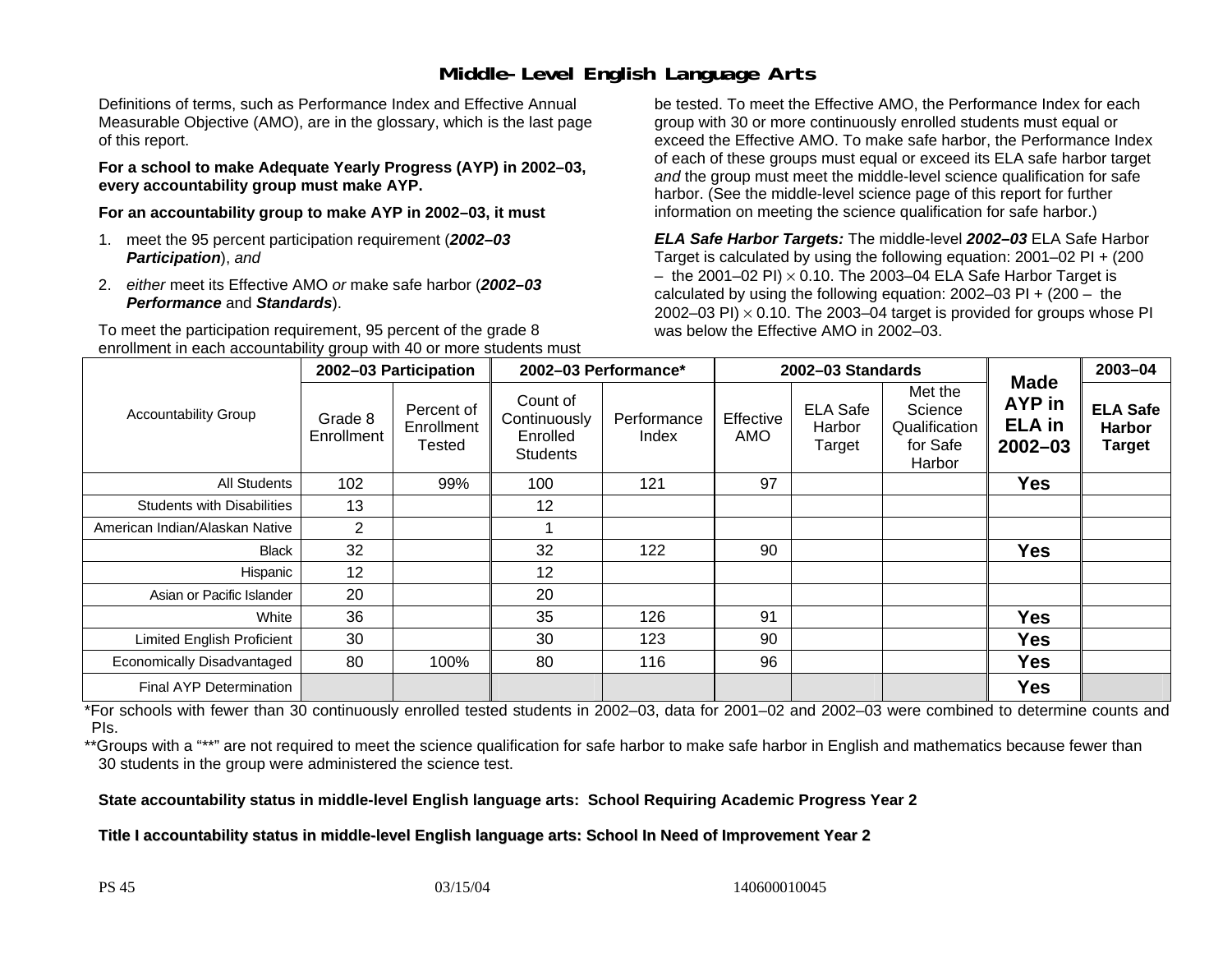### **Middle-Level Mathematics**

Definitions of terms, such as Performance Index and Effective Annual Measurable Objective (AMO), are in the glossary, which is the last page of this report.

**For a school to make Adequate Yearly Progress (AYP) in 2002–03, every accountability group must make AYP.** 

**For an accountability group to make AYP in 2002–03, it must** 

- 1. meet the 95 percent participation requirement (*2002–03 Participation*), *and*
- 2. *either* meet its Effective AMO *or* make safe harbor (*2002–03 Performance* and *Standards*).

To meet the participation requirement, 95 percent of the grade 8 enrollment in each accountability group with 40 or more students must be tested. To meet the Effective AMO, the Performance Index for each group with 30 or more continuously enrolled students must equal or exceed the Effective AMO. To make safe harbor, the Performance Index of each of these groups must equal or exceed its math safe harbor target *and* the group must meet the middle-level science qualification for safe harbor. (See the middle-level science page of this report for further information on meeting the science qualification for safe harbor.)

*Math Safe Harbor Targets:* The middle-level 2002–03 Math Safe Harbor Target is calculated by using the following equation: 2001–02 PI + (200 – the 2001–02 PI) × 0.10. The 2003–04 Math Safe Harbor Target is calculated by using the following equation: 2002–03 PI + (200  $-$  the 2002–03 PI)  $\times$  0.10. The 2003–04 target is provided for groups whose PI was below the Effective AMO in 2002–03.

|                                   | 2002-03 Participation |                                    | 2002-03 Performance*                                    |                      |                  | 2002-03 Standards             |                                                           | 2003-04                                                |                                                    |
|-----------------------------------|-----------------------|------------------------------------|---------------------------------------------------------|----------------------|------------------|-------------------------------|-----------------------------------------------------------|--------------------------------------------------------|----------------------------------------------------|
| <b>Accountability Group</b>       | Grade 8<br>Enrollment | Percent of<br>Enrollment<br>Tested | Count of<br>Continuously<br>Enrolled<br><b>Students</b> | Performance<br>Index | Effective<br>AMO | Math Safe<br>Harbor<br>Target | Met the<br>Science<br>Qualification<br>for Safe<br>Harbor | <b>Made</b><br>AYP in<br><b>Math in</b><br>$2002 - 03$ | <b>Math Safe</b><br><b>Harbor</b><br><b>Target</b> |
| All Students                      | 106                   | 99%                                | 100                                                     | 123                  | 71               |                               |                                                           | <b>Yes</b>                                             |                                                    |
| <b>Students with Disabilities</b> | 15                    |                                    | 12                                                      |                      |                  |                               |                                                           |                                                        |                                                    |
| American Indian/Alaskan Native    | $\overline{2}$        |                                    |                                                         |                      |                  |                               |                                                           |                                                        |                                                    |
| <b>Black</b>                      | 34                    |                                    | 32                                                      | 113                  | 64               |                               |                                                           | <b>Yes</b>                                             |                                                    |
| Hispanic                          | 13                    |                                    | 12                                                      |                      |                  |                               |                                                           |                                                        |                                                    |
| Asian or Pacific Islander         | 20                    |                                    | 20                                                      |                      |                  |                               |                                                           |                                                        |                                                    |
| White                             | 37                    |                                    | 35                                                      | 114                  | 65               |                               |                                                           | <b>Yes</b>                                             |                                                    |
| Limited English Proficient        | 30                    |                                    | 30                                                      | 83                   | 64               |                               |                                                           | Yes                                                    |                                                    |
| Economically Disadvantaged        | 83                    | 100%                               | 80                                                      | 123                  | 70               |                               |                                                           | Yes                                                    |                                                    |
| <b>Final AYP Determination</b>    |                       |                                    |                                                         |                      |                  |                               |                                                           | <b>Yes</b>                                             |                                                    |

\*For schools with fewer than 30 continuously enrolled tested students in 2002–03, data for 2001–02 and 2002–03 were combined to determine counts and PIs.

\*\*Groups with a "\*\*" are not required to meet the science qualification for safe harbor to make safe harbor in English and mathematics because fewer than 30 students in the group were administered the science test.

**State accountability status in middle-level mathematics: School Requiring Academic Progress Year 1** 

Title I accountability status in middle-level mathematics: School In Need of Improvement Year 1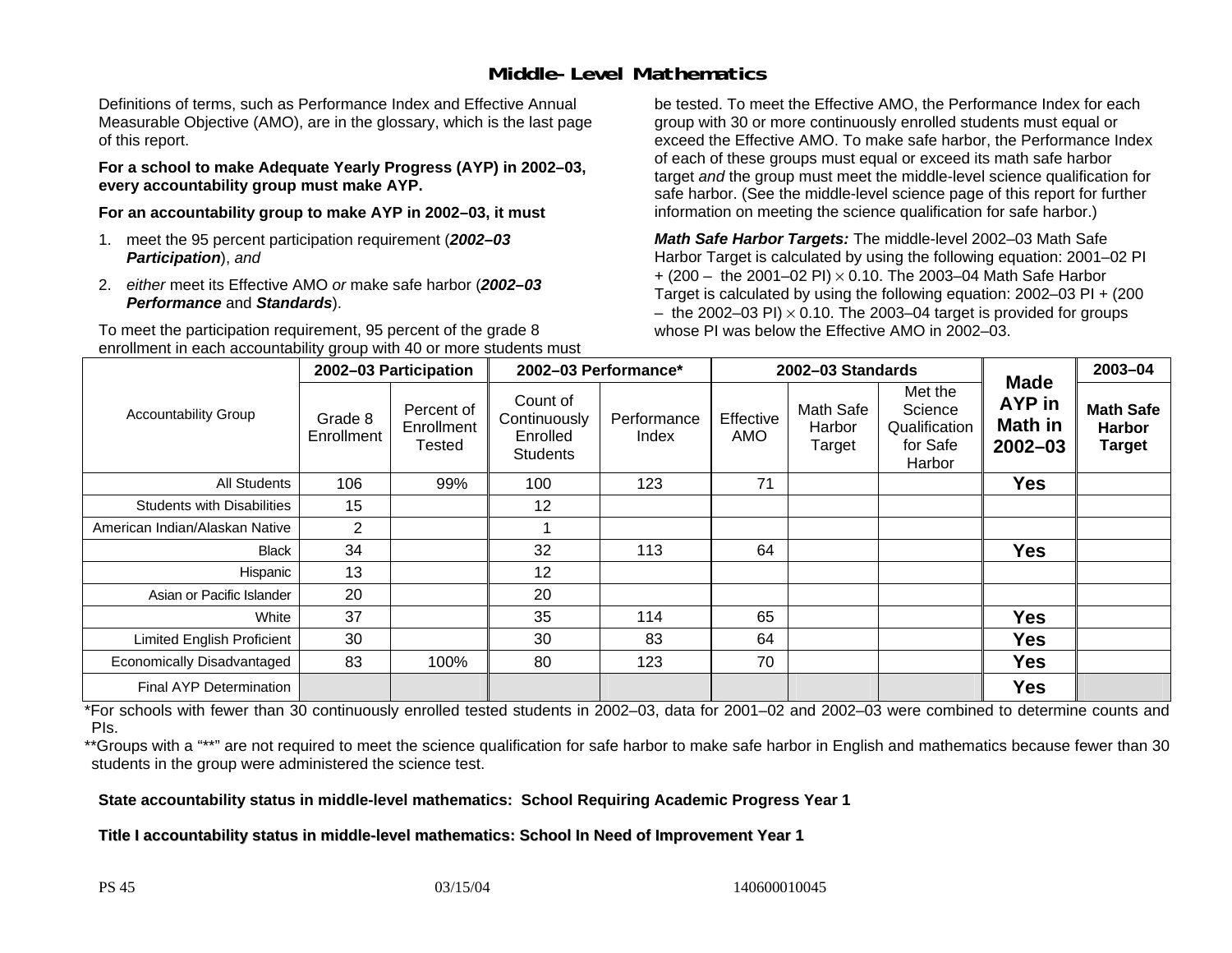### **Middle-Level Science**

Definitions of terms, such as Progress Target and Adequate Yearly Progress (AYP), are in the glossary, which is the last page of this report.

*Made AYP in Science in 2002–03:* For a school to make AYP in science, the Performance Index (PI) for the "All Students" group must equal or exceed the State Science Standard or the Science Progress Target.

*Qualification for Safe Harbor in Middle-Level ELA and Math:* For an accountability group to be considered Qualified for Safe Harbor in

Middle-Level ELA and Math, the PI must equal or exceed the State Science Standard or the Science Progress Target in middle-level science for that group. Groups with fewer than 30 students tested in middle-level science are not subject to this qualification criterion.

*Science Progress Targets:* The middle-level 2002–03 Science Progress Target is calculated by adding one point to the 2001–02 PI. The 2003–04 Science Progress Target is calculated by adding one point to the 2002–03 PI. The 2003–04 target is provided for groups whose PI was below the State Science Standard in 2002–03.

|                                   |                                                         | 2002-03 Performance* |                              | 2002-03 Standards             |                                             | $2002 - 03$                                                            | 2003-04                       |
|-----------------------------------|---------------------------------------------------------|----------------------|------------------------------|-------------------------------|---------------------------------------------|------------------------------------------------------------------------|-------------------------------|
| <b>Accountability Group</b>       | Count of<br>Continuously<br>Enrolled<br><b>Students</b> | Performance<br>Index | State<br>Science<br>Standard | Science<br>Progress<br>Target | <b>Made AYP</b><br>in Science<br>in 2002-03 | Qualified<br>for Safe<br>Harbor in<br>Middle-<br>Level ELA<br>and Math | Science<br>Progress<br>Target |
| <b>All Students</b>               | 97                                                      | 152                  | 100                          |                               | <b>Yes</b>                                  | Yes                                                                    |                               |
| <b>Students with Disabilities</b> | 11                                                      |                      |                              |                               |                                             |                                                                        |                               |
| American Indian/Alaskan Native    | 1                                                       |                      |                              |                               |                                             |                                                                        |                               |
| <b>Black</b>                      | 31                                                      | 139                  | 100                          |                               |                                             | Yes                                                                    |                               |
| Hispanic                          | 12                                                      |                      |                              |                               |                                             |                                                                        |                               |
| Asian or Pacific Islander         | 20                                                      |                      |                              |                               |                                             |                                                                        |                               |
| White                             | 33                                                      | 139                  | 100                          |                               |                                             | Yes                                                                    |                               |
| Limited English Proficient        | 29                                                      |                      |                              |                               |                                             |                                                                        |                               |
| Economically Disadvantaged        | 78                                                      | 147                  | 100                          |                               |                                             | Yes                                                                    |                               |
| <b>Final AYP Determination</b>    |                                                         |                      |                              |                               | <b>Yes</b>                                  |                                                                        |                               |

\*For schools with fewer than 30 continuously enrolled students in 2002–03, data for 2001–02 and 2002–03 were combined to determine counts and PIs.

**State accountability status in middle-level science: School in Good Standing** 

Title I accountability status in middle-level science: School in Good Standing